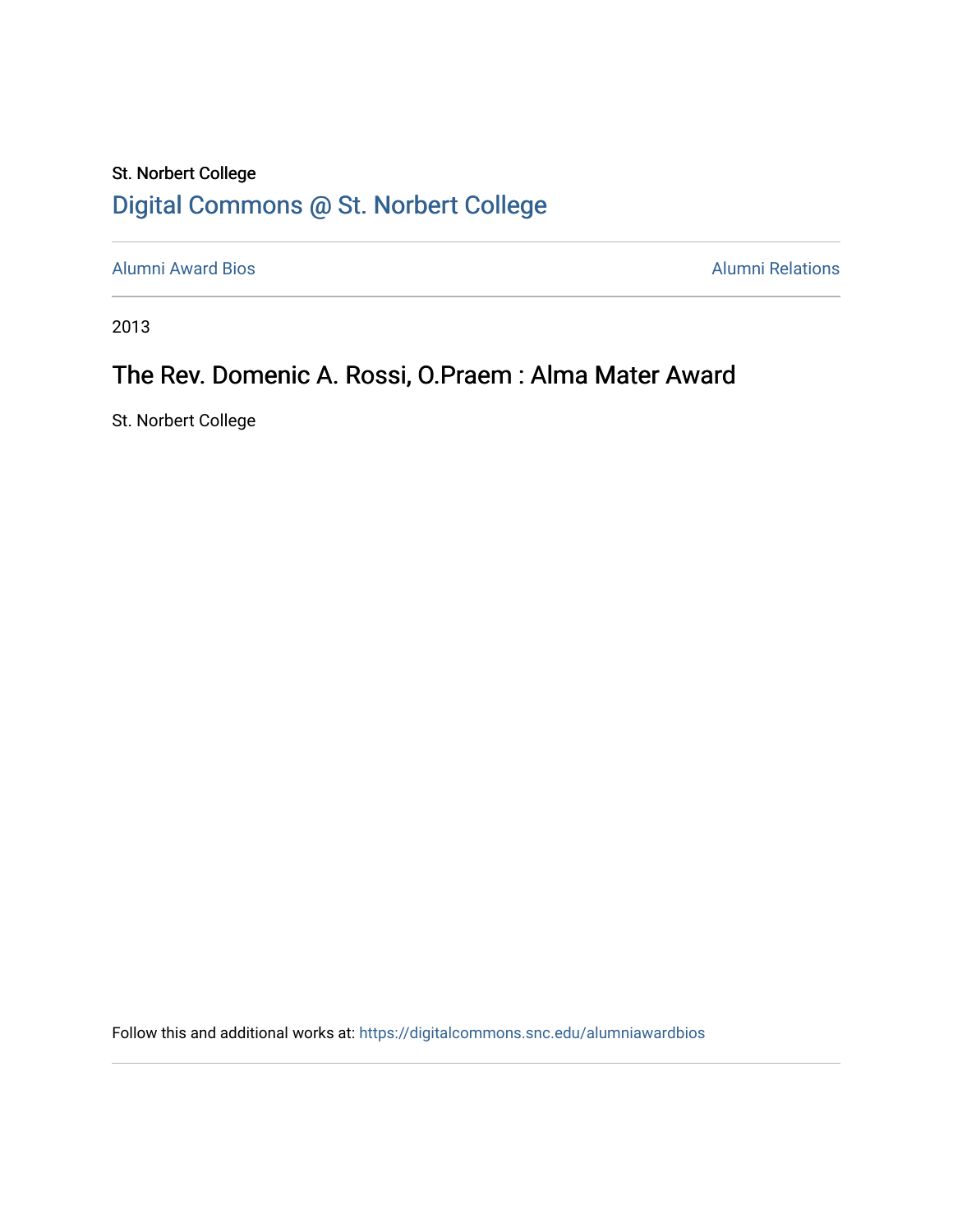



[Academics](https://www.snc.edu/academics) [Admission](https://www.snc.edu/admission) [Campus Life](https://www.snc.edu/campuslife) [Living Norbertine](https://www.snc.edu/livingnorbertine) [Athletics](https://www.snc.edu/athletics) [About](https://www.snc.edu/about)

Q

 $\geq$  [Alumni](https://www.snc.edu/alumni/)  $\geq$  [Alumni Awards](https://www.snc.edu/alumni/awards/)  $\geq$  2013 Alma Mater A

## [Alumni](https://www.snc.edu/alumni/index.html)

[Events & Reunions](https://www.snc.edu/alumni/event/index.html) [Behind the Arch](https://www.snc.edu/alumni/event/behindthearch/) [Benefits and Services](https://www.snc.edu/alumni/benefits.html) [Get Involved](https://www.snc.edu/alumni/getinvolved.html) [Give to SNC](http://giving.snc.edu/) [Alumni Awards](https://www.snc.edu/alumni/awards/index.html) [Past Recipients](https://www.snc.edu/alumni/awards/recipients.html) [Knight Lights](https://www.snc.edu/alumni/knightlights/index.html) [Alumni-Owned](https://www.snc.edu/alumni/directory/index.html) [Businesses Network](https://www.snc.edu/alumni/directory/index.html) [Alumni Board](https://www.snc.edu/alumni/alumniboard.html) [Student Alumni](https://www.snc.edu/alumni/saa.html) [Ambassadors](https://www.snc.edu/alumni/saa.html) [Staff](https://www.snc.edu/alumni/contactus.html)

# 2013 Alma Mater



#### The Rev. Domenic A. Rossi, O.Praem. '70 [View acceptance speech](http://www.youtube.com/watch?v=4RamXirryqg&feature=youtu.be)

When Father Domenic Rossi, O.Praem., founded Bethesda Project in Philadelphia in 1979, he did so in response to the message of the prophet Isaiah, to "share your bread with the hungry, and shelter the oppressed and the homeless."

His organization began modestly, renting a former rooming house in the city to provide shelter for a small group of homeless women. The goal then, as now, was to "provide family to those who have none."

Today, Father Domenic has a large family indeed: Bethesda Project currently serves thousands of

homeless men and women each year at sites throughout Philadelphia, coordinates hundreds of volunteers (including many St. Norbert students through the TRIPS program) and provides living-wage jobs to more than 100 people.

Father Domenic steered Bethesda Project through its first decade, as the organization purchased and renovated a half-dozen permanent facilities and steadily increased its capacity to provide aid.

In 1991, he was called by the Norbertine order to Albuquerque, N.M., where he ministered to a large Hispanic parish. He began a major outreach to the large immigrant population there. In 1997, he became pastor of St. Norbert Parish in Paoli, Pa., where he dramatically increased membership, forming a vibrant community of worshipers who embraced and supported the work of Bethesda Project.